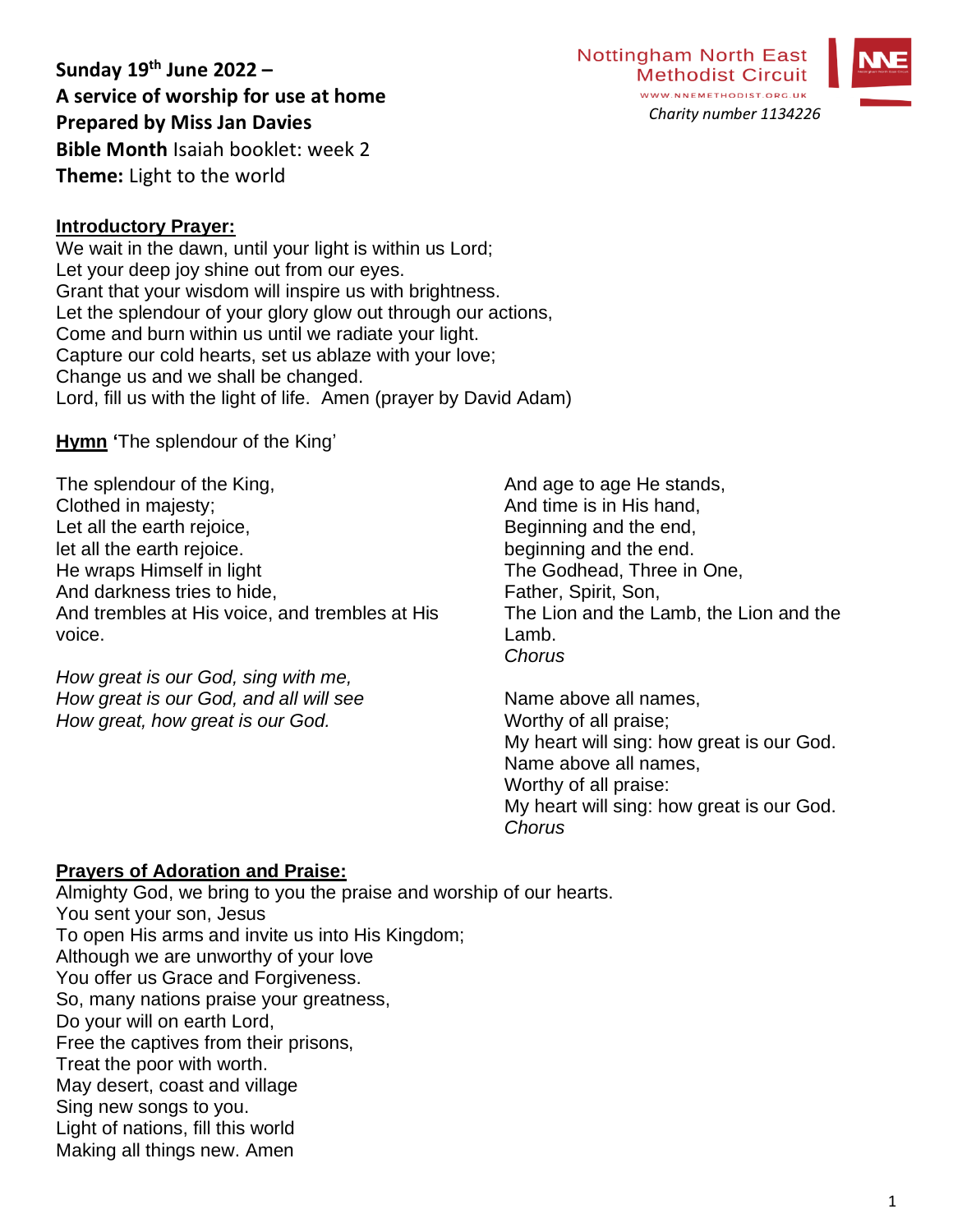**Readings:** You will probably not have heard this first reading - I certainly didn't until I read it just recently. It is probably the 'best kept secret' of Isaiah! However, you will probably recognise the reading from Revelation which tells of a new Heaven and a new earth.

# **Isaiah 19:16-23 (all nations, even enemies, will worship the LORD)** (abbreviated)

The time is coming when the people of Egypt will be as timid as women. They will tremble in terror when they see that the LORD Almighty has stretched out His hand to punish them. The people of Egypt will be terrified of Judah every time they are reminded of the fate that the LORD Almighty has prepared for them.

When that time comes, the Hebrew language will be spoken in five Egyptian cities. The people will take their oaths in the name of the LORD Almighty. One of the cities will be called 'City of the Sun'. When that time comes, there will be an altar to the LORD in the land of Egypt and a stone pillar dedicated to Him at the Egyptian border. They will be symbols of the LORD Almighty's presence in Egypt. When the people are oppressed, they will call out to the LORD of help, He will send someone to help them. The LORD will reveal Himself to the Egyptian people and they will acknowledge and worship Him..............they will turn to Him and He will hear their prayers and heal them. When that time comes there will be a highway between Egypt and Assyria and these two nations will worship Him together.

# **Revelation 21:22-26: (the new Heaven and the new earth)**

I did not see a Temple in the city, because the Temple is the LORD God Almighty and the Lamb. The city has no need of sun or moon to shine on it, because the glory of God shines on it and the Lamb is its lamp. The peoples of the world will walk by its light and the kings of the earth will bring their wealth into it. The gates of the city will stand open all day because there will be no night there. The greatness and the wealth of the nations will be brought into the city.

# **Luke 15:15-24 (who will be invited to the Great Feast)** (abbreviated)

When one of the men sitting at the table heard this he said to Jesus "how happy are those who will sit down at the feast in the Kingdom of God!"

Jesus said to him, "There was once a man who was giving a great feast to which he invited many people. When it was time for the feast, he sent his servants to tell his guests, 'Come, everything is ready!' But they all began, one after another, to make excuses. The first one told the servant 'I have bought a field and must go and look at it; please accept my apologies.' Another one said 'I have bought five pairs of oxen and I am on my way to try them out; please accept my apologies.' Another one said 'I have just got married, and for that reason I cannot come.'

"The servant went back and told all this to his master. The master was furious and said to his servant, ...................... 'Go out to the country roads and lanes and make the people come in so that my house is full. I tell you all that none of those invited will taste my dinner."

# **Hymn:** Living Christ

God who made the stars of heaven, Spirit of God, equip your people, God who spread the earth, Sall with gifts to share: Breath of every living being, The Messengers to speak the Gospel, Fount of life and birth, The Ministers of care. You have formed a servant people, So may valleys rise to greatness, Led us by your hand. The same state of the Mountains be a plain. Light of nations, shine on us **Come surprise us**; change our lives; Brighten every land. The same state of the Heal each heart in pain.

Radiant as the sun, **Example 20** Section 20 and 20 Section 20 and 20 your will on earth,

Living Christ, the light of nations, So, may nations praise you greatness, Living Christ, the light of nations,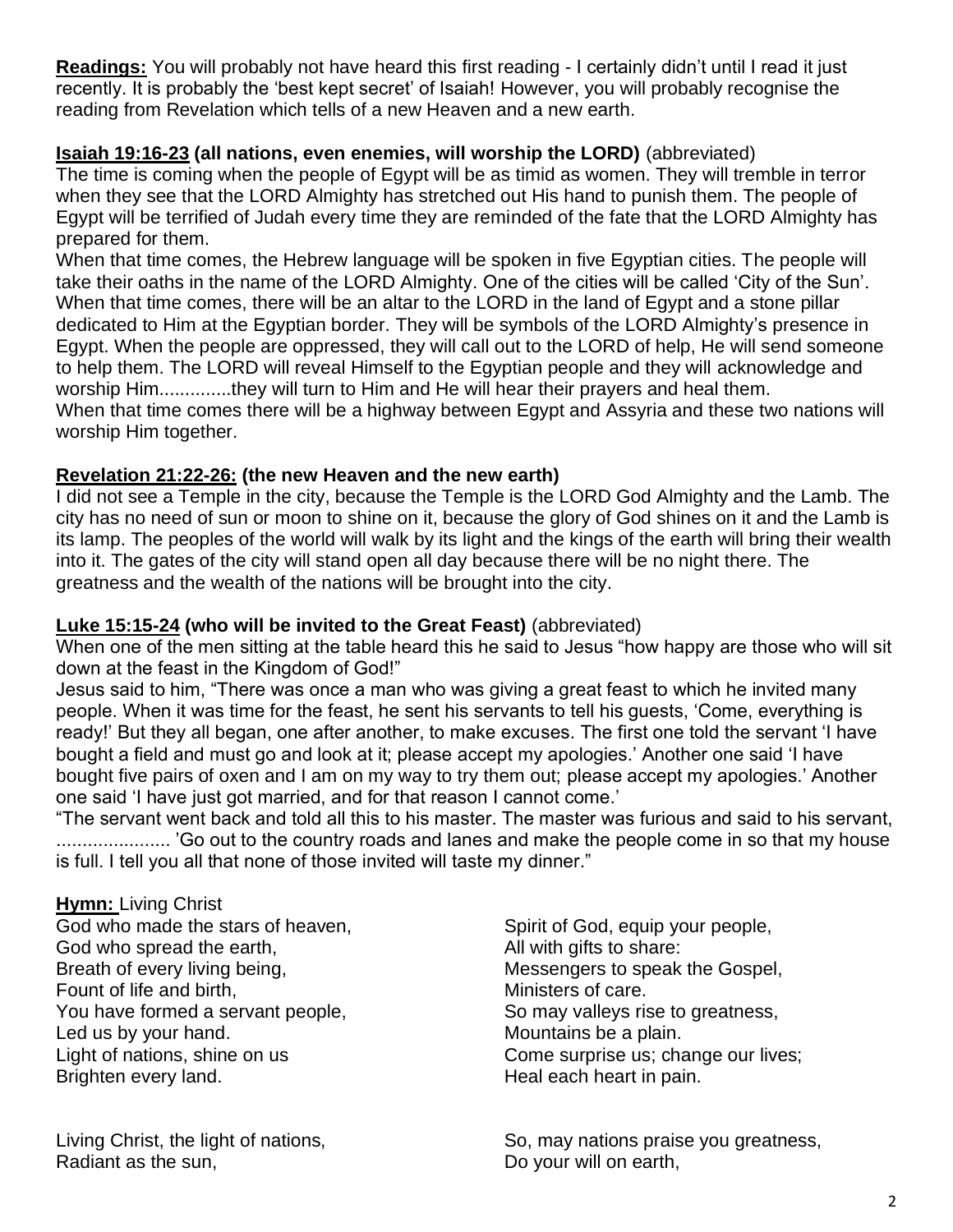Knit your church as one. Treat the poor with worth. All the world may see  $\sim$  Sing new songs to you. Send your Spirit, bond of peace Light of nations, fill the world Source of unity. The same state of unity. The same state of the Making all things new.

Build us up, a growing body; example and the captives from their prisons, May our loving be a witness So, may desert, coast and village

### **Sermon:**

Why are we so afraid of the dark? I always have been since I was a little girl. Our earliest ancestors made fire to push back the darkness and the evil that lurks in the darkness, just beyond our vision. So, it is not surprising that, when the early church Elder, John wrote his vision of the new heaven and the new earth he pictured it as having no darkness at all.

However, the fact that the light of God would shine on **all** the kingdoms of the world was radical indeed. The people of Israel had been used to thinking that their God belonged only to them - they were loved by Almighty God who would save them and fight against their enemies. The very idea that God would welcome their traditional enemies - Egypt and Assyria - into His Kingdom was an abomination as far as they were concerned. Yet, this idea had been gaining ground for some years before the time of Isaiah that Gentiles, like you and me, would be welcome in the New Jerusalem. Many of the later prophets saw that the people of Israel had a message for the Gentiles, especially after the time of the exile in Babylon. But at the time of Isaiah, it was a relatively new concept. And Isaiah saw this as God's light shining on all people, not just on the people of Israel.

Right from the beginning of his ministry, Isaiah speaks about the destruction of Jerusalem because of Israel's disobedience. But then he speaks of a time coming when the Temple would be restored and 'many nations' would stream to new temple.

What, I think would have been offensive to the people of Judah was that Isaiah pictures the traditional enemies of Israel as having a place in God's Kingdom. For us it may seem strange that the people of Jerusalem should be offended as we are used to all people being welcome in God's Kingdom. However, who are the traditional enemies that are so prominent these days? How would we feel if Russia, China, North Korea were offered places at God's table? Would we find that offensive? I hope not!

At the beginning of His ministry, Jesus seemed reluctant to offer His message to the Gentiles. He seems to speak to the Gentile woman quite harshly who came to ask Him to cure her daughter. But her answer to His questions seemed to surprise Him, so He cured the daughter (See Matthew 15:21- 28). Perhaps this was the moment when Jesus saw that His message was not simply for Israel but for all people.

From that time on, Jesus seems to have included Gentiles in His ministry. He cured the Centurion's servant, He spoke to a Samaritan woman at the well, He told the story of the Good Samaritan and then He spoke about the Great Feast and He said to His servants to 'Go into the highways and byways and invite the people to come in so that my house may be full. I tell you all that none of those who were invited will taste my dinner' in other words, the feast would be open to everyone but those who had been invited - the people of Israel might find themselves excluded.

At the end of Luke's Gospel, when Jesus was about to Ascend Jesus said to His disciples "and the forgiveness of sins must be preached to **all nations** beginning in Jerusalem.

So, we move on into the book of Acts we find more and more, the offer is made to the Gentiles to join the early church. Philip is directed by God to speak to and Ethiopian Eunuch, who should have been refused entry to the faith of the Jews on two counts; he was an Ethiopian - a Gentile - and he was a eunuch so he had been castrated. But he was willing to be baptised so Philip agreed.

The light which started in the Old Testament and moved on into the New became the light which allowed you and me to find Christ. I wonder 'How visible that light is in our church communities to people from the outside?' I have been reading a book by Philip Yancey called 'What's so Amazing about Grace'. In this book, he suggests that, as a church, we are not very good at showing the Grace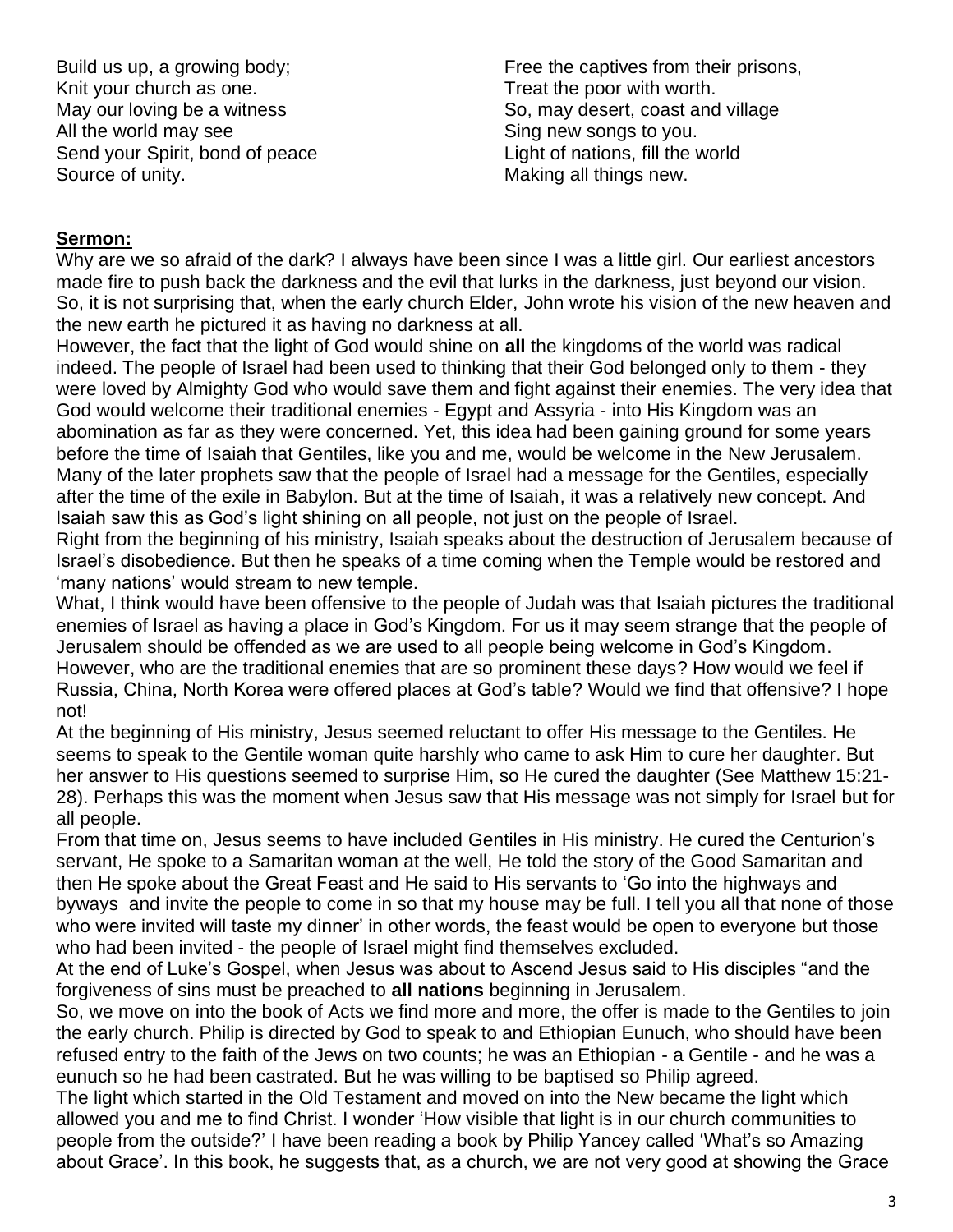of God. He gives as a rather extreme example of a woman who came to him distraught because she was a prostitute who discovered that she could make more money if she gave her young daughter to men for sex. She was distraught because she realised that this was wrong and was filled with guilt. Yancey suggested that she went along to church to find some help."What on earth would I do that for" she asked in disgust "they would only make me feel worse than I already do!"

The woman obviously felt that she would be condemned rather than offering the forgiveness that she most wanted. As I said, this was an extreme example but perhaps it says something about a graceless church where we should be offering the Grace of God to those in need of it.

So, I ask again 'How visible is your church community to the people on the outside?' and do we need to do something about it? Is the light of Christ seen in our churches? Are all people welcome in our churches? How would we feel if a prostitute, who had offered her young daughter to men for sex just turned up, looking for help? I am sure that many Christians would offer her help, but I am just as sure that there would be some who would condemn her.

Some years ago, we had a man come into our church who had just come out of prison. He had been the treasurer of another Methodist church but had embezzled the funds and had been caught. He was desperate that people should not know what he had done as he was sure people would condemn him. I this case he was wrong, if he had admitted his wrongs and asked forgiveness, he would not have been condemned. But he was convinced, because of his experience with his former church, that we would be the same. He saw, not God, but the church as graceless. What do you think?

# **Prayers of Confession:**

Lord of Light,

You fill us, your children with your light,

So often your light in us is dimmed by our criticism, selfishness and greed.

There are times when we ignore those in need.

We sometimes look at other people and feel we are better than them so we turn away.

We criticise other people who are doing the best they can.

We can make others feel inferior.

We are unprepared to speak out against injustice.

We are unprepared to stand up for Christ or witness to His love and grace.

And so, the light is dimmed. Forgive us Lord and enable your light to shine through us so that others will see you in us and turn to you and find the answer to all their deepest needs.

We thank you Father that you have promised that when we come to you in repentance you are always prepared to forgive – so forgive us Lord and help us to change. Amen

# **Prayers of Intercession using the words of Psalm 72**

'Teach the king to judge with your righteousness O God; Share with Him your own justice,

So that he will rule over your people with justice, and govern the oppressed with righteousness. May the land enjoy prosperity and its people experience justice.

May the king judge the poor fairly; May he help the needy

And defeat their oppressors'.

# *(We pray for the government of this country and other countries. We pray for justice throughout the world – especially in places where there is violence and war remembering particularly, Ukraine, Yemen, and Afghanistan)*

'May your people worship you as long as the sun shines, as long as the moon gives light, for ages to come.

May the king be like rain on the fields, like showers falling on the land.

May righteousness flourish in his lifetime and may prosperity last as long as the moon gives light'.